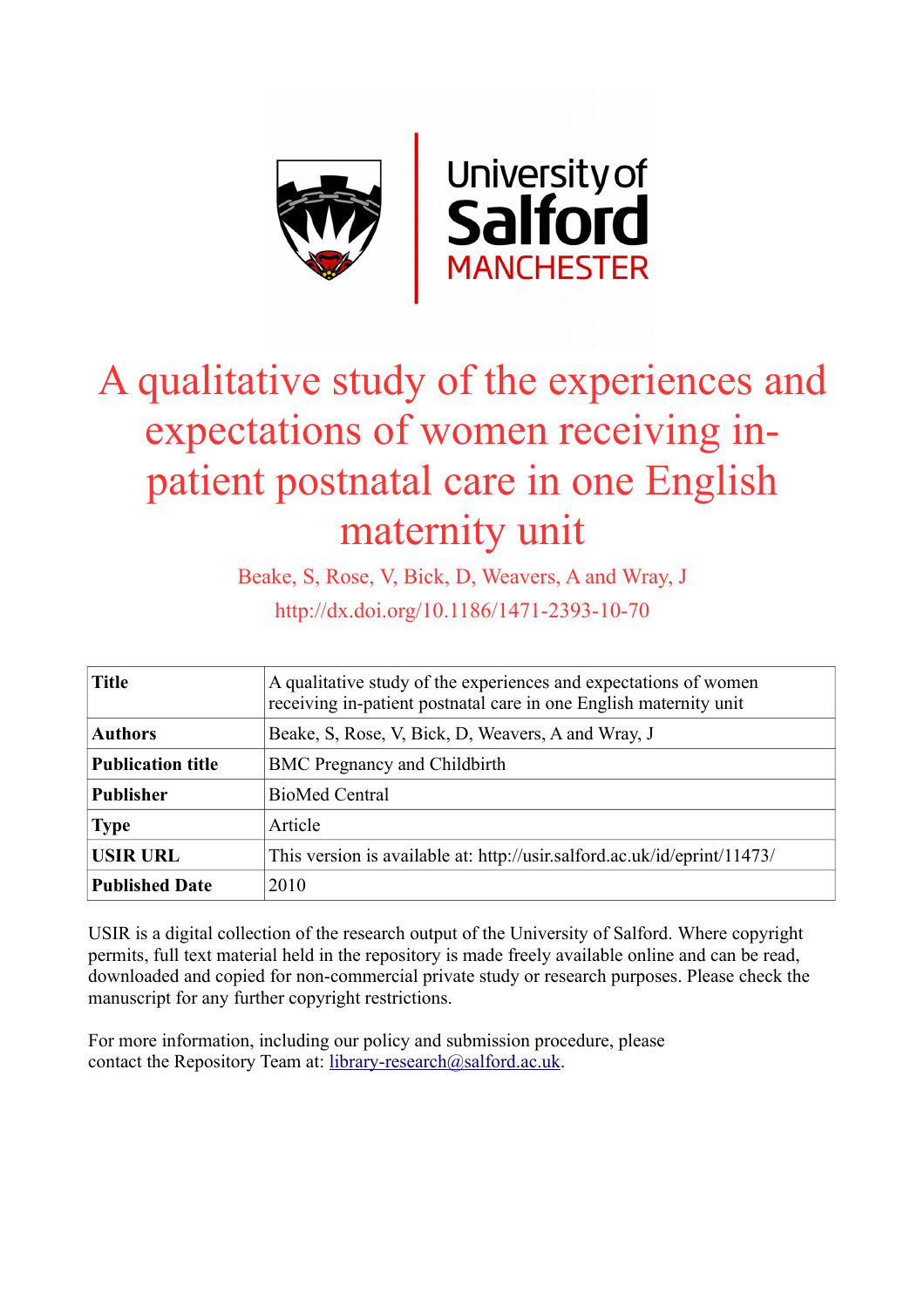### **RESEARCH ARTICLE CONSUMING ACCESS**



## A qualitative study of the experiences and expectations of women receiving in-patient postnatal care in one English maternity unit

Sarah Beake<sup>1</sup>, Val Rose<sup>2</sup>, Debra Bick<sup>1\*</sup>, Annette Weavers<sup>2</sup>, Julie Wray<sup>3</sup>

#### Abstract

**Background:** Studies consistently highlight in-patient postnatal care as the area of maternity care women are least satisfied with. As part of a quality improvement study to promote a continuum of care from the birthing room to discharge home from hospital, we explored women's expectations and experiences of current in-patient care.

Methods: For this part of the study, qualitative data from semi-structured interviews were transcribed and analysed using content analyses to identify issues and concepts. Women were recruited from two postnatal wards in one large maternity unit in the South of England, with around 6,000 births a year.

Results: Twenty women, who had a vaginal or caesarean birth, were interviewed on the postnatal ward. Identified themes included; the impact of the ward environment; the impact of the attitude of staff; quality and level of support for breastfeeding; unmet information needs; and women's low expectations of hospital based postnatal care. Findings informed revision to the content and planning of in-patient postnatal care, results of which will be reported elsewhere.

**Conclusions:** Women's responses highlighted several areas where changes could be implemented. Staff should be aware that how they inter-act with women could make a difference to care as a positive or negative experience. The lack of support and inconsistent advice on breastfeeding highlights that units need to consider how individual staff communicate information to women. Units need to address how and when information on practical aspects of infant care is provided if women and their partners are to feel confident on the woman's transfer home from hospital.

#### **Background**

Around 650,000 women gave birth in England during 2007 - 2008 [\[1\]](#page-9-0), the majority of births taking place in hospital. Giving birth is for most women in the United Kingdom (UK) their first experience of being admitted to hospital and although in general they may be content with their experience of care during labour, their experience of hospital care after giving birth has been consistently evaluated as poor [\[2-5\]](#page-9-0). This is not just a UK phenomenon, with a growing body of evidence that postnatal hospital care is also reported negatively in other developed countries [[6](#page-9-0)-[10\]](#page-9-0).

Full list of author information is available at the end of the article





© 2010 Beake et al; licensee BioMed Central Ltd. This is an Open Access article distributed under the terms of the Creative Commons Attribution License [\(http://creativecommons.org/licenses/by/2.0](http://creativecommons.org/licenses/by/2.0)), which permits unrestricted use, distribution, and reproduction in any medium, provided the original work is properly cited.

<sup>\*</sup> Correspondence: [debra.bick@kcl.ac.uk](mailto:debra.bick@kcl.ac.uk)

<sup>&</sup>lt;sup>1</sup>Kings College, London, Florence Nightingale School of Nursing and Midwifery, London UK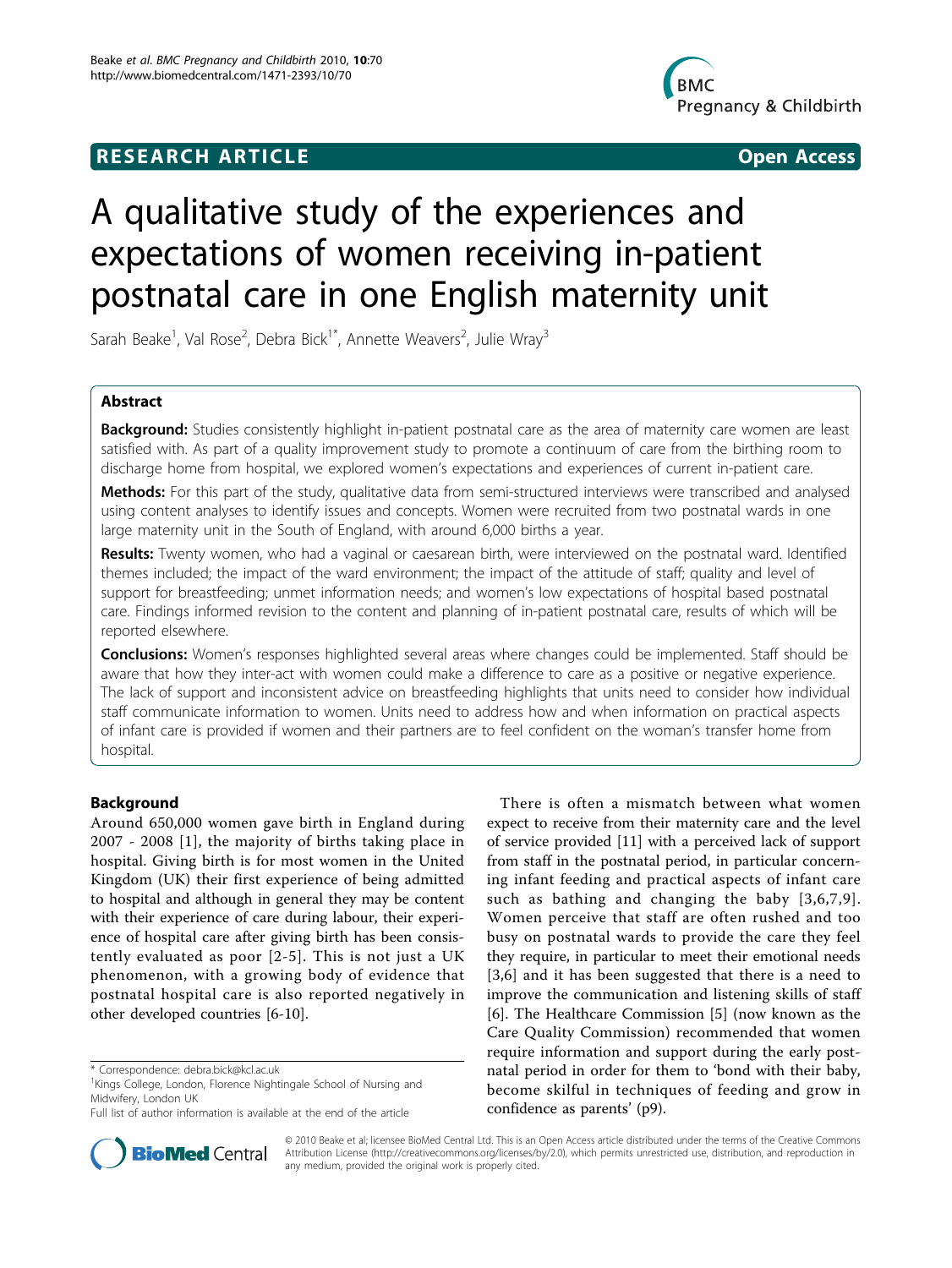During the last 20 years in the UK, the length of time most women spend in hospital after giving birth has declined, despite increases in interventions during labour and birth, including a rise in the number of caesarean births [[1](#page-9-0)], the increase in reported adverse obstetric events [[12\]](#page-9-0) and the poorer general health of women who become pregnant [[13\]](#page-9-0). In the UK the average postnatal stay in hospital for a normal vaginal birth is now just under 1.5 days, for an assisted vaginal birth two days and for a caesarean section approximately 3.5 days [\[5](#page-9-0)]. The first few postnatal days are a crucial time for women to obtain information and support to enable them to establish breastfeeding, develop in confidence as a mother and prepare them for their transfer home [[5](#page-9-0)]. The importance of effective care during the inpatient period has been highlighted, not only due to the increase in interventions leading to higher maternal physical and psychological morbidity, but also as a consequence of pressures on resources reducing hospital turnover intervals and reduction in the number of midwife contacts a woman may receive once home [\[3](#page-9-0)]. Changes in the staffing skill-mix are also taking place across the UK, with more maternity support workers and general nurses being employed by hospitals to work in the postnatal area. In some parts of the UK, a lack of midwives has resulted in more women receiving care in hospital and at home from maternity support workers who have a range of different tasks and responsibilities delegated to them [[14](#page-9-0)]. Findings from a recent national survey suggests a changing pattern of home based visits, with more women receiving contacts up to 28 days of birth, although the longer duration of contact was not associated with an increase in the number of contacts [[15](#page-9-0)].

Midwifery postnatal care has historically focused on routine observations and examinations to monitor physical recovery from birth. This proscriptive care was initially introduced to identify the onset of haemorrhage and sepsis post-birth, which were associated with high maternal mortality in the UK at the turn of the  $20<sup>th</sup>$ century [[16](#page-9-0)]. However, the emphasis on monitoring physical recovery has meant that there has been little consideration given to women's emotional needs after giving birth. Recent drivers to promote more efficient use of finite healthcare resources, resulting in the emphasis on shorter-inpatient stay, has also appeared to move the focus away from provision of parent education on postnatal wards and demonstration of practical aspects of infant care. Large observational studies published since the 1990's in the UK and elsewhere identified widespread and persistent maternal morbidity which was not reported by women or identified by health care staff [\[17](#page-9-0)-[19\]](#page-9-0). National guidance for National Health Service (NHS) care in England and Wales now advises that women should be asked about their

emotional well being at each postnatal contact and that they have an initial assessment of needs and individualised plan of care [\[20,21](#page-9-0)].

Supporting women to breastfeed is an important part of postnatal care and a public health priority. Despite this and the level of robust evidence available on the shorter and longer-term benefits of breastfeeding for the woman and her infant [[22\]](#page-9-0), rates in the UK remain among the lowest in Europe. The Infant Feeding Survey 2005 showed an overall breastfeeding uptake of 76% in the UK, an increase on previous years, however breastfeeding rates remain highest among women from managerial and professional occupations, those aged over 30 and among first time mothers [[23\]](#page-9-0). In the 2005 survey breastfeeding rates had decreased to less than half within six weeks of the birth with only 21% of women exclusively breastfeeding. At six months after the birth, the number of women exclusively breastfeeding was negligible (< 1%) [\[23](#page-9-0)]. Increasing breastfeeding rates in the UK is currently a national public service agreement initiative (PSA). This commissioning guidance aims to assist health service commissioners and primary care trusts responsible for services in the secondary care sector to provide coherent services to promote breastfeeding and reduce inequalities, as set out in the policy report 'Healthy Lives, Brighter Futures' [[24](#page-9-0)]. The PSA target is to increase the prevalence of exclusive breastfeeding at six to eight weeks and the percentage of women who breastfeed at 7 to 9 months along with appropriate amounts and types of solid food [[25](#page-9-0)].

In addition to improving child health outcomes, there has been an increased UK policy focus on the safety and quality of maternity care, with a rise in the number of 'adverse events' reported in the maternity services, prompted by more effective reporting systems and willingness of staff to report these [\[26](#page-9-0)]. 'Towards Better Births' [[5](#page-9-0)] which presented findings of a review of the maternity services in England, reported that inadequate staffing levels, failure to communicate with women and lack of in-service training for staff were leading to poor outcomes of care. A number of recommendations were made for postnatal care. These included that women should not be transferred from hospital too early, particularly after a caesarean section, that length of stay in hospital should be negotiated and take account of the health and wellbeing of the woman and her baby and the level of support available to the woman after transfer. The review also recommended that hospitals needed to establish more highly rated postnatal care packages, including increasing the number of contacts in the home and addressing issues such as infant crying and skin care.

This paper presents data from 20 women who were interviewed on two postnatal wards as part of a quality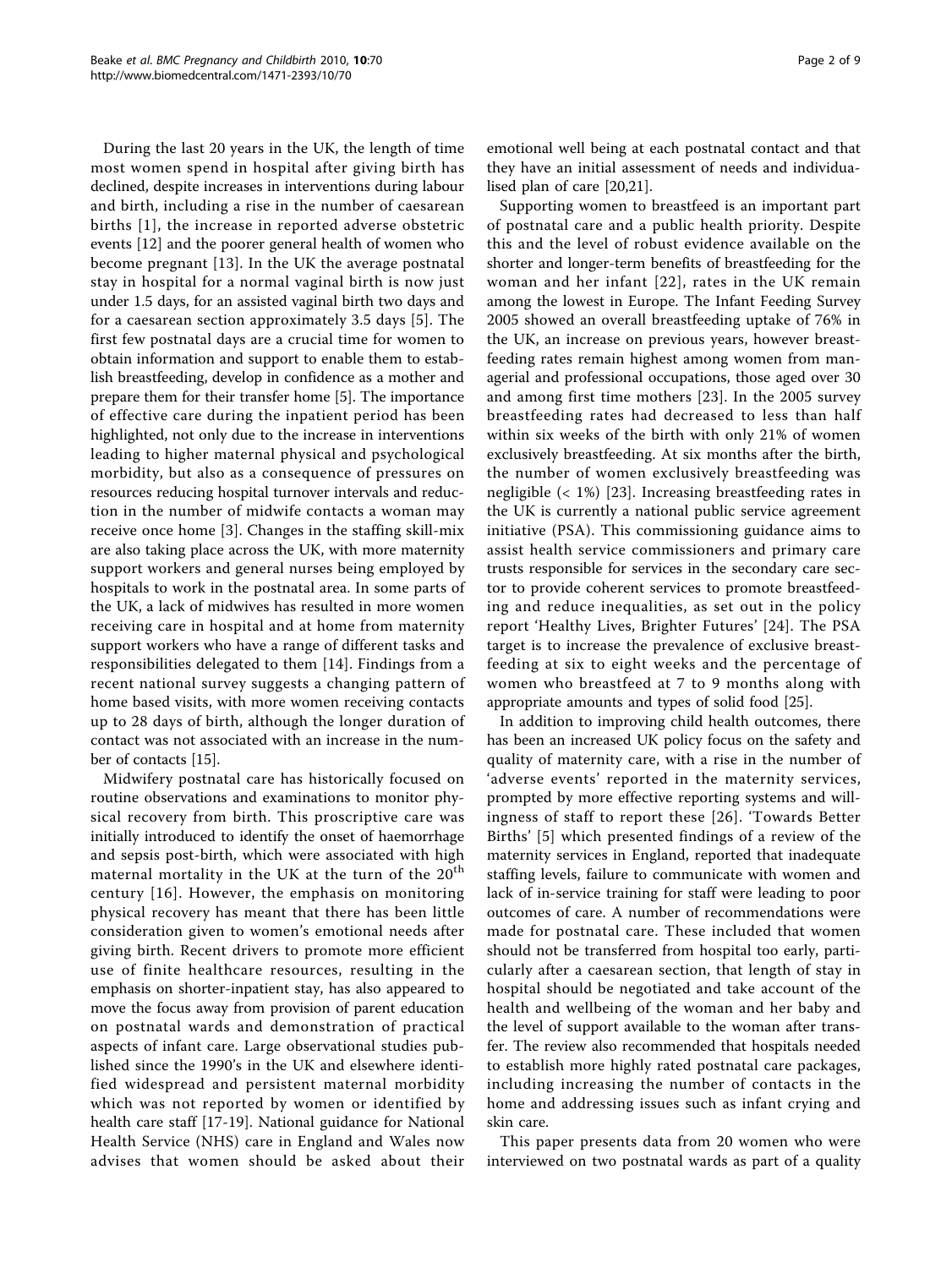improvement study, informed by a model of continuous quality improvement (CQI). The study aimed to identify where routine systems and processes of care in hospital following birth could be revised to enhance women's experiences, promote care tailored to need and promote a continuum of care from labour ward to transfer home. Several phases were completed prior to implementing changes in routine practice. These included the development and review of a process map of several women's 'journeys' through the hospital immediately following birth until their discharge home which provided a useful schema of where bottle-necks in the system existed and why staff in the relevant clinical areas considered that this might be the case. Mapping is a commonly used quality improvement method to enhance the safety and quality of health care [[27\]](#page-9-0), although there is little published evidence of its use in maternity care. Interviews and focus groups were also held with hospital and community-based midwives, senior midwives and obstetricians and clinical managers to ascertain their views on how in-patient postnatal care could be improved.

In preparation to improve care in line with the needs of women using the service, we aimed to explore their experiences and expectations of current in-patient postnatal care. Obtaining evidence of the views of women was essential to ensure these were reflected in revisions to service delivery. Details of the changes to systems and processes of care identified in our preliminary work and outcomes following implementation of changes to care will be published elsewhere. The study was funded by a grant from the Burdett Trust for Nursing.

#### Methods

The overall study was informed by a mixed methods approach to ensure strategies to inform improvements in care systems and processes were relevant and timely, reflected the perspectives of women, clinicians and managers and were pragmatic for implementation in the clinical areas involved. This included qualitative approaches, for example, to explore women's views (as reported here), focus groups and interviews with staff, and a quantitative approach namely a pre and postintervention survey of women at 10 days and 3 months after giving birth and a survey of staff views of revisions to care made (to be reported elsewhere).

Recruitment of women took place on the two postnatal wards in a District General Hospital in the South of England with around 6,000 births a year. At the time the study was conducted, 28% of women had a caesarean birth, 58% a spontaneous vaginal birth, and 14% a vaginal instrumental birth. Around 95% of women booked with the unit gave birth in hospital, with a 5% home birth rate. One postnatal ward was part of an integrated midwifery-led unit for low risk women and

their babies and the other admitted high risk postnatal women and their babies, and women whose babies required transitional care.

Women who agreed to take part were interviewed in a room off the main ward areas by the research midwife (VR) at a pre-arranged time prior to their discharge home. Interviews were semi-structured and included questions for women on their views of whether inpatient postnatal care had met their expectations, their overall experiences of care, if they regarded that their emotional and physical health needs had been met, and if any support needs for practical aspects of infant care, including infant feeding had been addressed. Questions which reflected national guideline recommendations for postnatal care within the first 24 hours [\[21\]](#page-9-0) were also asked (for example, if women had an opportunity to talk about their birth and were offered advice on signs and symptoms of potentially adverse health problems, for example sepsis or pre-eclampsia).

#### Data analysis

The interviews were transcribed using content analysis [[28\]](#page-9-0). As a first step, two researchers (DB and SB) independently examined the interview transcripts to identify issues and concepts apparent in the data. Units of meaning in each sentence or paragraph were given descriptive codes or labels. Following these initial steps, the two researchers discussed areas of agreement and discrepancy and further refined the coding scheme. As the next step, the codes were grouped into more abstract categories with various dimensions and overall themes or core categories identified. An analytical framework was then developed and applied across all the interviews as a means of re-organising the data at a greater level of abstraction. The final step involved writing up memos on each theme which grouped views, experiences and quotes according to their appropriate thematic reference and helped the researchers further refine their explanations, draw associations and understand the weight and range of certain findings. The sample size was determined when saturation of information was achieved and all interviews were tape recorded with the woman's permission. The interview recordings were transcribed by the research team administrator. As data from the women were confidential, a code was allocated to each woman to protect her anonymity.

#### Ethics approval

Ethical approval was obtained via the National Research Ethics Committee (reference number 07/H0505/124). All women who agreed to take part were asked to provide written consent after reading an information leaflet about the study offered to women on the postnatal ward by the research midwife.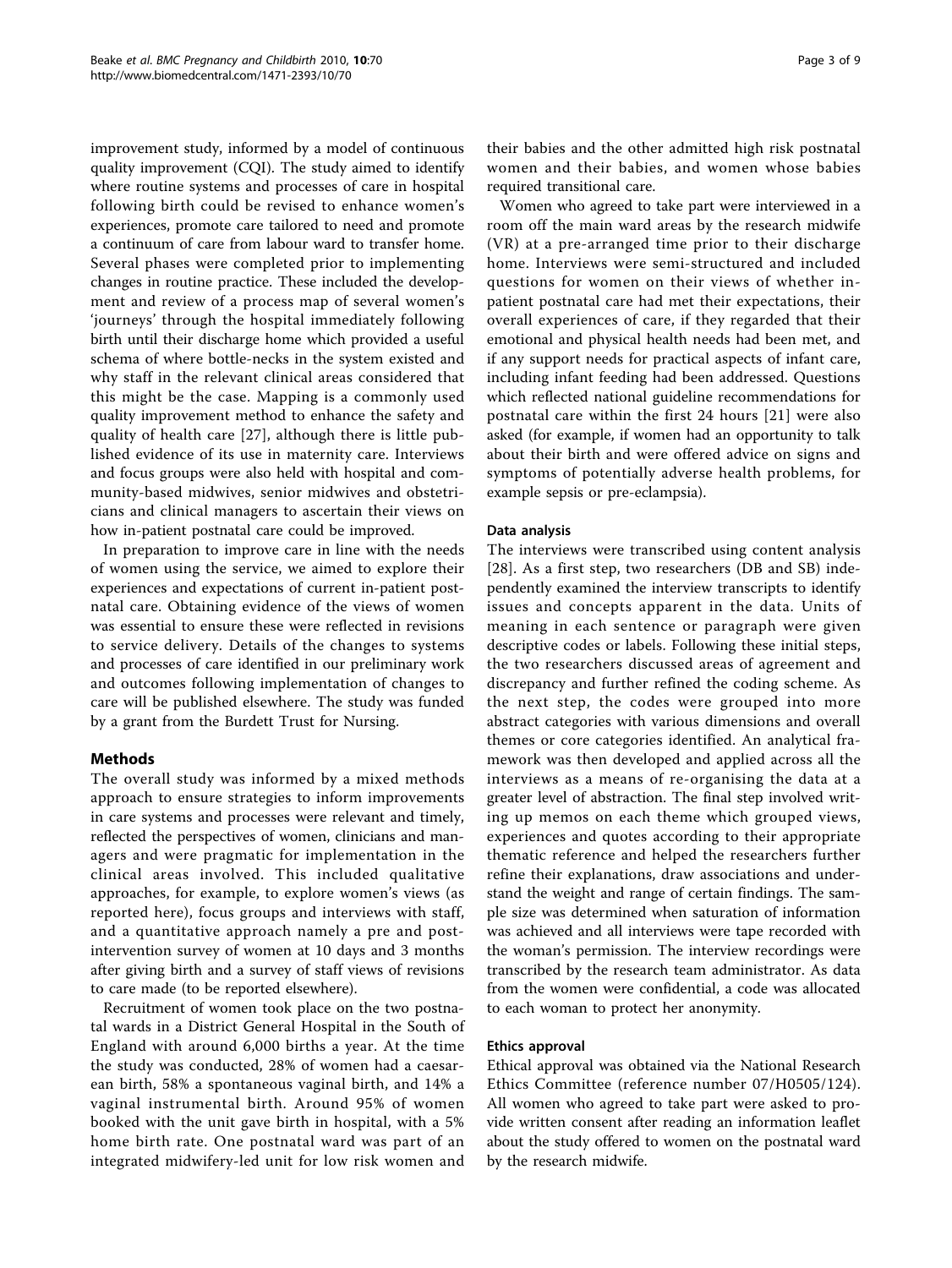#### Findings

Twenty women whose ages ranged from 23 to 39 were recruited from the two postnatal wards, a number considered appropriate to provide sufficient data to meet the objectives of this stage of the study (data saturation). Most were white European; one woman was Afro-Caribbean and one was Chinese. A higher proportion of women had given birth to their first baby (13/20), the number of previous births among the other seven women ranging from two to four. Over half of the women who agreed to take part had had an emergency caesarean section birth (12/ 20), three women had a planned caesarean birth, two women a spontaneous vaginal birth and three women an assisted vaginal birth.

The main themes that emerged from the interviews were; the impact of the environment of the postnatal ward on birth recovery; the attitude of clinical and non clinical staff; the level of support for breastfeeding; unmet information needs; and women's expectations. Data on mode of birth, age and parity of each woman are presented in Table 1

#### The impact of the environment of the postnatal ward on birth recovery

Ward routines, such as the lights being switched on early in the morning and kept on until late at night, were something that women found difficult to comprehend. It

|             |  | Table 1 Mode of birth, age and parity of women |  |  |
|-------------|--|------------------------------------------------|--|--|
| interviewed |  |                                                |  |  |

| <b>Study Code</b> | <b>Previous births</b> | Mode of birth | Age |
|-------------------|------------------------|---------------|-----|
| A5                | 3                      | <b>SVD</b>    | 31  |
| A6                | $\Omega$               | Elective CS   | 26  |
| A7                | 0                      | Emergency CS  | 35  |
| B <sub>1</sub>    | 1                      | Flective CS   | 33  |
| <b>B2</b>         | 0                      | Emergency CS  | 30  |
| B <sub>3</sub>    | $\Omega$               | Forceps       | 28  |
| <b>B4</b>         | $\Omega$               | Emergency CS  | 35  |
| <b>B5</b>         | 0                      | Emergency CS  | 34  |
| C1                | $\mathcal{O}$          | Emergency CS  | 39  |
| C <sub>2</sub>    | $\Omega$               | SVD           | 38  |
| C <sub>3</sub>    | $\Omega$               | Ventouse      | 32  |
| C <sub>5</sub>    | 3                      | Emergency CS  | 38  |
| C <sub>6</sub>    | 0                      | Emergency CS  | 23  |
| C8                | 2                      | Emergency CS  | 25  |
| C9                | $\mathfrak{D}$         | Emergency CS  | 36  |
| C10               | 0                      | Forceps       | 39  |
| C11               | $\Omega$               | Emergency CS  | 35  |
| D1                | 1                      | Elective CS   | 29  |
| D <sub>2</sub>    | 3                      | Emergency CS  | 37  |
| D <sub>3</sub>    | $\Omega$               | Emergency CS  | 35  |

led them to perceive that in some cases routines were more often in place for the convenience of the staff than for their own needs. Getting enough rest in the hours following birth which may have been preceded by a long period of labour, and subsequent physical pain, for example from perineal or abdominal wounds, is difficult with the demands of a newborn baby. For the women interviewed it was apparent that their attempts to rest were made worse by hospital routines:

'The lights are turned on at half six in the morning' (A5)

or conversely kept on until late at night:

'The thing is it might be silly, especially because of the baby: the lights are kept on until very late......... so I wondered at night why the lights have to be kept on so brightly' (B5)

It was not only that lights were switched on early in the morning. Procedures such as removal of a urinary catheter were also undertaken first thing in the morning. One woman said:

'I would prefer not to have been woken up at six in the morning to have my catheter removed' (D1)

Issues with the long day did mean that women were appreciative of the provision of a 'quiet time' during the day when the ward was closed to visitors other than their partners so that they could catch up on much needed rest:

'I do like the two hour quiet, no visitors, one until three. I think that's a really important thing'  $(B2)$ 

In terms of ward layout, some of the women interviewed were happy to share a room, while some preferred to be on their own as they were worried that they were disturbing other women on the ward. It was not clear if the women interviewed had been offered a choice of a separate room on the ward, as the hospital did provide amenity rooms. Single rooms were also offered to women who were ill following the birth or if their baby was on the neonatal unit. Women who had experienced a stillbirth or neonatal death would also be offered a room of their own:

'I don't think I would want to be on my own. It's quite nice to talk to other people' (A6)

'I think probably if I might have had a separate room I may not have been so concerned about her crying last night because she was keeping others awake' (C2)

It was perhaps not unexpected that hospital food was another area of discontent, although this was not in terms of the quality of the food but in terms of quantity. As women recovering from labour and giving birth, the provision of good nutrition is important for supporting recovery and commencement of breastfeeding. One woman said:

'If anything with the food I have found that I have been a little bit hungry....... So I had to get my partner to bring fresh fruit' (C1)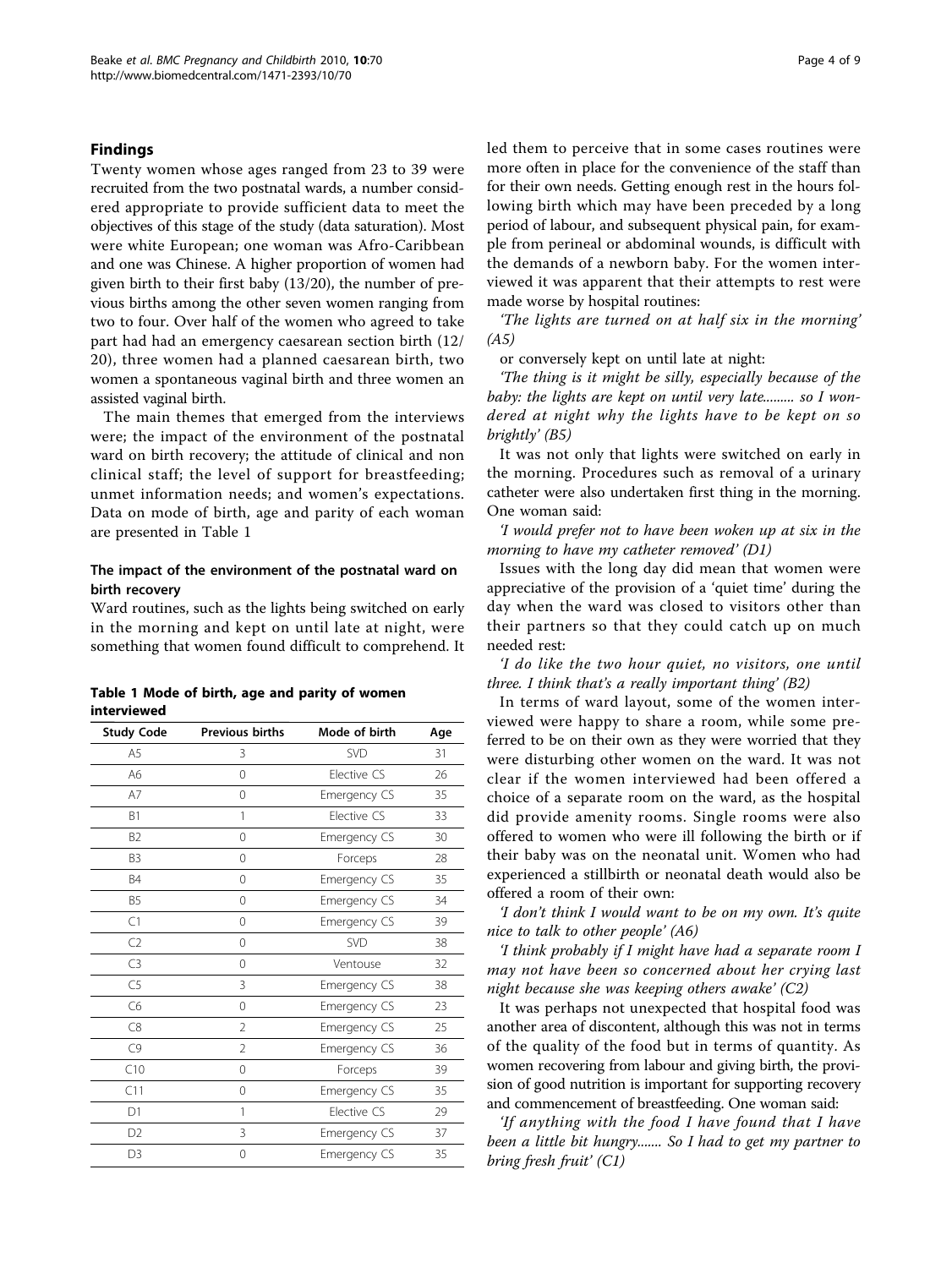#### Staff attitude on the postnatal ward

For the most part staff, the midwives, nursery nurses (a person qualified in non-clinical care of babies and young children), maternity care assistants and house keepers, who women came into contact with on the postnatal wards, were described very positively. Women commonly used words such as friendly, helpful and polite and articulated that the care they gave was excellent:

'the nursery nurses who I think have been fabulous, I would be totally lost if they weren't here, they have really helped me' (C11)

'I think people are just really friendly and helpful, and nothing seems to be, you know, if you ask nothing is too much trouble' (B1)

Women acknowledged that all staff were busy. There were some comments made about call bells not being answered, or that staff were slow to answer when women called for them. As a consequence women felt guilty about bothering staff, as the quote below illustrates:

'Because they are so busy you don't want every time you need to change the sheet or something you don't want to buzz and say can you get me another sheet' (A7)

A small minority of staff were described negatively, in most cases following a particular individual encounter where the women felt that the member of staff had spoken in a 'sharp' or 'abrupt' manner:

'The vast majority of staff are very approachable and very nice..... There was one woman last night who was a bit kind of officious but she has really been the only one' (D1)

#### The level of support for breastfeeding

The quality and depth of breastfeeding advice varied depending on which individual member of the health care team the woman had seen. In some cases, it was reported as excellent, with women highly appreciative of the individual time some staff offered them:

'I have been impressed by the number of hours, the amount of bedside time that the staff working here are able to provide rather than just saying I will come and spend a few minutes trying to help you .... People have been prepared to come and spend an hour solid, not running in and out, but just spend an hour full stop helping you' (B2)

Of particular note was that the nursery nurses were identified as providing excellent support with breast feeding, perhaps as they appeared less rushed and had more time to help:

'All the help with the breastfeeding, because all the nursery nurses, all the ladies in their purple t-shirts have been fantastic' (A7)

However there were some staff who women perceived as being unhelpful, leaving them with the impression that they did not want to promote breastfeeding:

'she was not keen to help me and she would say you don't need to breastfeed if you don't want you can use the bottle' (C6)

There was also frustration about requests for help not being followed up by staff, as one woman described in her experience:

'If I ask 'can you get me a bottle of milk' or' I need help with feeding the baby' they sort of go away and don't come back for another hour, two hours later. And by that time it's like I tried to breastfeed him at first and asked for help because he wouldn't take it, he was taking a long time, so I just had to bottle feed him' (B3)

Although the National Institute of Health and Clinical Excellence (NICE) [[21](#page-9-0)] and the World Health Organization (WHO)/United Nations Children's Fund (UNICEF) Baby Friendly Hospital Initiative [[29\]](#page-9-0) recommend 24 hour rooming-in, some women did appreciate having their baby taken to be looked after by the midwives' overnight so that they could get some rest. One woman reported that she had not expected this 'service' on the postnatal ward:

'I didn't expect to have the nursery service at night. And that was lovely at night, my first evening, just to be able to know someone was looking after her, bringing her back for feeds and that was just fantastic' (C3)

#### Unmet information needs

Women were asked about the sort of information they felt they needed on discharge home from hospital. For many women it was information that would help them to develop their confidence in 'basic' practical aspects of care of their baby such as nappy changing and bathing the baby.

For first-time mothers, a range of unmet information needs were raised, as illustrated in the following quote:

'Everyone tells you how to breastfeed, but it's like how often do you breastfeed and do you pick up the child up every time she cries. If you are a first time mum this is all new. And how often do you change her nappy? Or are you checking all the time?' (B2)

For many women giving birth was the first time they had been admitted to hospital. As a result they were unfamiliar with the ward environment and hospital routines. Inadequate orientation and explanation by staff often increased women's anxiety, especially if staff did not explain routines to them or show them where to find what they needed on the ward, as illustrated by the comments below:

'I didn't know where to get milk or the bathroom or anything because nobody really told me' (A5)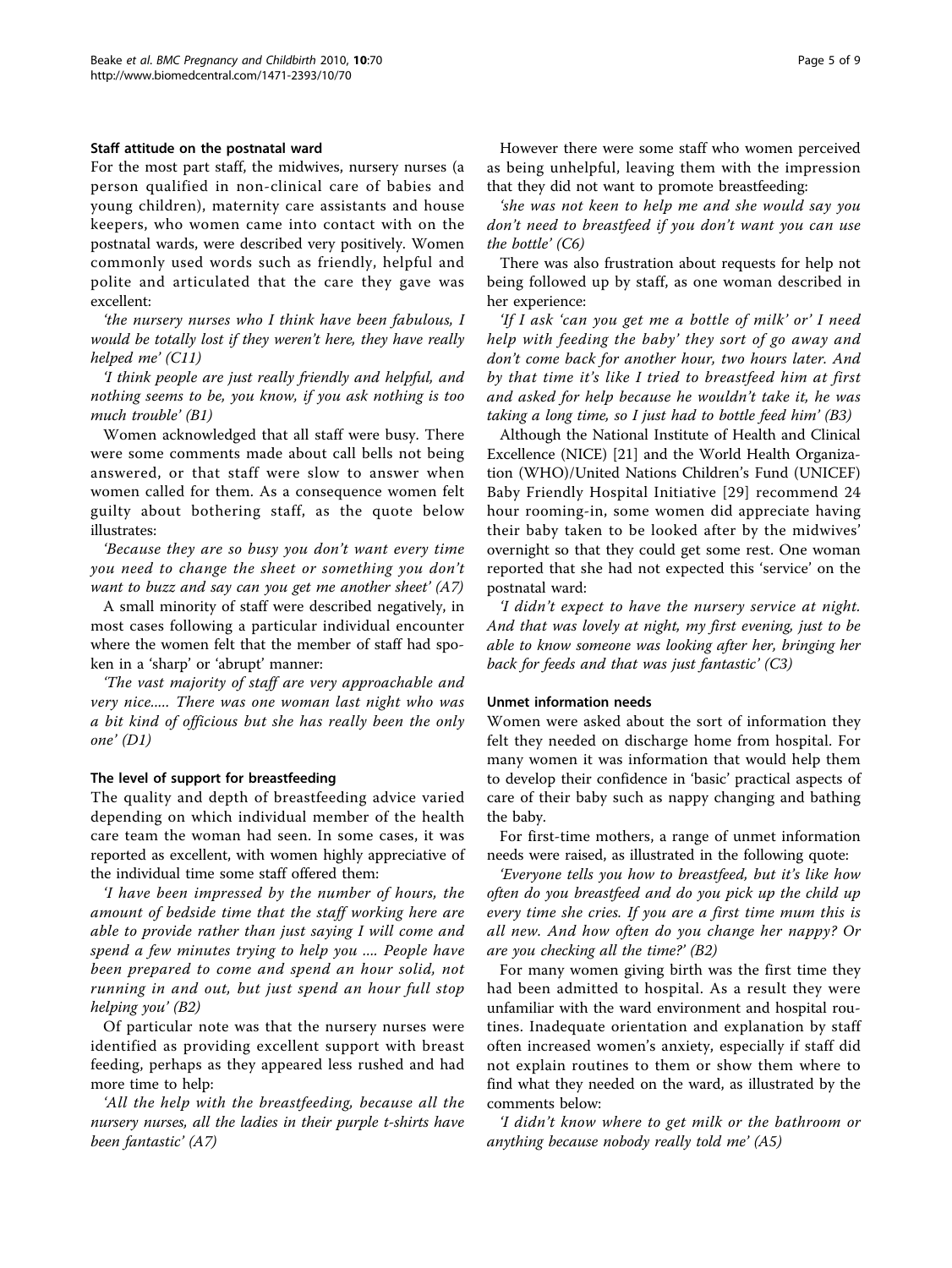'There is nothing bad but for me I think I don't know really what is going on or what should happen, or what I should be doing' (C11)

'I would have liked someone to come in on my first day and say right this is what happens, you are here for three days four days and this is what we will be doing this  $day' (C11)$ 

For the women who had given birth by caesarean section, it was clear that they felt they needed practical advice and information on what they could or could not do once they were home. Women spoke of needing information on how often they should wash their abdominal wound area, how to take care of their wound including use of dressings, and if (and when) they could undertake practical tasks such as walking up stairs and driving. Women also wanted to know who to contact if something went 'wrong' following discharge from hospital:

'Your top do's and don'ts sort of thing, if somebody has had a 'C' section and going home..... when do my stitches come out?' (B2)

This comment reflected that there was little advice offered to women in general on aspects of recovery from birth as recommended in national guidance (NICE 2006) [[21\]](#page-9-0).

#### Women's expectations

All of the women were asked about their expectations of hospital-based postnatal care before they were admitted to hospital. Their responses were varied, with some women feeling that their experience was better than they had expected, as referred to in the following quote:

'I had reasonably high expectations and I feel that they have been met' (B1)

Although it was disappointing to note that some women had not expected a very high level of care from the postnatal ward, it was encouraging that they were subsequently surprised when their expectations were exceeded as the following illustrates:

'I didn't come in with high expectations, I know how busy everyone is, and my midwife has been telling me there is a massive shortage so you know I was just quite pleased that there was a bed and the midwife was nice' (A5)

#### Discussion

This study presents the first in-depth views of women in one UK maternity unit obtained at the time they were receiving in-patient postnatal care. Interviews with women were one of several approaches used by the study team to inform how the content, systems and processes of in-patient postnatal care could be revised to better reflect women's needs. Although the focus of the quality improvement initiative was the postnatal ward, it soon became clear that consideration would also have to be given to care processes during the antenatal and intra-partum periods, if transfer from the delivery suite to the postnatal ward and home were to be 'seamless'. The findings have reiterated that although many women were happy with the care they received in hospital, some were disappointed with aspects of their care and others went into hospital with low expectations of their admission to a postnatal ward. Most women were able to identify areas where they felt improvements could be made. Analyses revealed issues about the physical environment of the ward, the approaches and attitude of staff, breastfeeding support, level of practical support and guidance on infant care and how to take care of their health. It is hoped that this work will influence others to consider how to ensure women's views of inpatient postnatal care are captured, given the recognition that user engagement and feedback is essential if high quality patient care is to be achieved [\[30\]](#page-9-0).

There is a dearth of in-depth information on UK women's views of their in-patient postnatal care. This is despite the provision of statutory care since the early  $20<sup>th</sup>$ century, the move of place of birth from home to hospital from the 1970's onwards and findings from large national surveys that this is the area of maternity care that women find the least satisfactory [[2,5](#page-9-0),[15\]](#page-9-0). A survey of women's experiences of postnatal care published in 2000 [\[31](#page-9-0)] was the first in the UK to specifically focus on this aspect of maternity care from the women's perspective, and considered community as well as hospital-based care. Women who had given birth within the previous year were accessed through the member's journal of the National Childbirth Trust (NCT) and an on-line internet site for parents, with 960 completed surveys received. During the first three days following the birth, when women were most likely to be on the postnatal ward, around half of this self-selected group of women reported that they received the information, advice, care and emotional support that they needed. One in ten reported they received very little or no information and a quarter suggested they received no emotional support. The NCT recently published the results of a postnatal care survey undertaken during 2009/2010 involving 1260 first time mothers, most of whom were NCT members (95%) [\[32](#page-9-0)]. The authors concluded that there had been limited improvement in postnatal care over the last decade, with some evidence of a decline in meeting woman centred quality-standards, despite greater investment in the NHS and publication of NICE postnatal care guidance.

The experiences of women in the current study are reflected in studies from other countries, where a similar system of hospital-based birth care is the prevalent model, most notably Sweden and Australia [[6](#page-9-0),[8](#page-9-0),[9,33](#page-9-0)]. Of note is that several of these studies were also surveys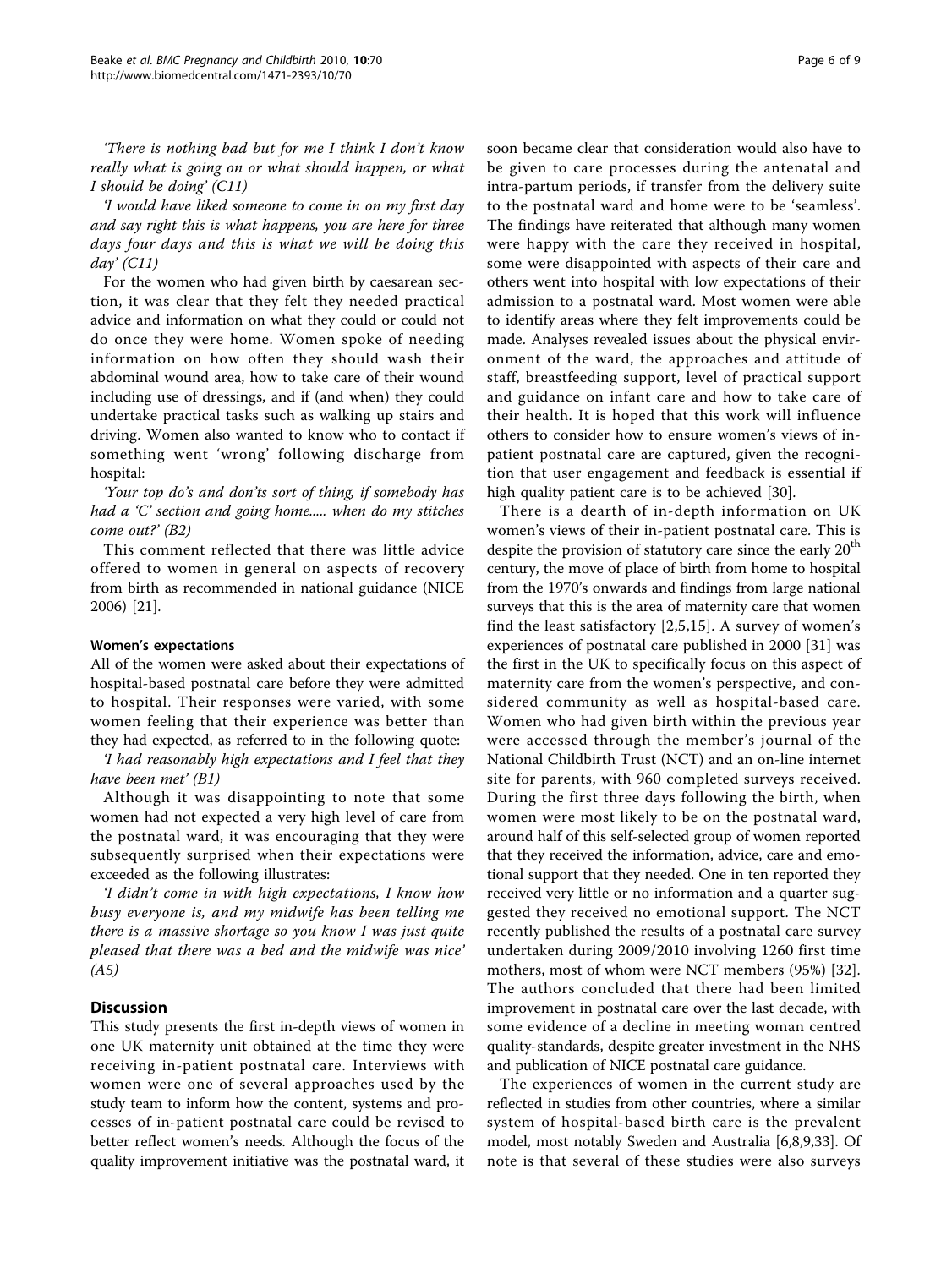which questioned women several weeks or months following the birth. Nevertheless, the consistency of findings in our study and the earlier studies highlights the continuing low priority accorded to the crucial hours and days following birth. This could potentially negate a good birth experience and a positive start to parenting for the mother, her partner and the infant. The themes we derived from the interview data confirm findings of other researchers [[8,33](#page-9-0)], suggesting that despite differences in context, culture, service organisation and delivery across different Western countries, women's views of their needs and expectations following birth are remarkably similar.

With respect to the physical environment of the ward, a number of the ward routines were viewed by the women in the current study as not conducive to them sleeping or resting following birth. Routines reflected those of a 'traditional' acute medical or surgical ward rather than organised to optimise recovery from birth. The early morning waking was problematic for some women as many would have been awake during the night to feed their babies. Similarly the need to conduct non-urgent medical procedures such as removing a urinary catheter at 6 am in the morning was viewed negatively. It would be useful to consider if in-patient postnatal wards need to have such inflexible routines. Rather than placing women at the centre of care, ward routines likely to have been established as part of an acute medical organisation may be more appropriate for the staff than for women. The lack of flexibility in the in-patient environment has been reported elsewhere. Rudman and Waldenstrom [[8](#page-9-0)] reported on women's negative experiences of hospital postnatal care in a prospective longitudinal study of 2783 Swedish-speaking women surveyed in early pregnancy and at two months and one year postpartum. Negative statements about postnatal hospital care included dissatisfaction with the physical environment of the ward, the room temperature being too high, shabby rooms and bad mattresses. Singh and Newburn [[31\]](#page-9-0) in their UK survey also reported that women found postnatal wards too hot, too noisy, and rules about visiting on the wards 'problematic'.

The importance of a two hour 'quiet time' each day, when visitors were not allowed onto the wards, was reported as a positive routine by several women in our study. A busy postnatal ward environment, where staff and visitors are coming and going could problematic for some women in terms of rest and recuperation - it also contrasts with the emphasis on the importance of a peaceful birth environment, where great care is taken to protect a woman's privacy and limit those who enter the birth room. Many women are on 'view' for the duration of their in-patient postnatal stay with all inter-actions and conversations with staff and relatives conducted in full sight and sound of the other women and their visitors. Interestingly, in our interviews lack of privacy did not appear to be problematic, indeed some women reported that they preferred to be in a room with others and they did not want to be alone; the issue is protecting time to enable women to rest. Access to the postnatal wards by visitors is an on-going area of contention given the need to promote maternal well-being but also acknowledge birth as a celebratory social event and important transition for the woman and her partner. Restricted visiting has been viewed as detrimental for the partner as it could interrupt their interactions with their infant, and influence their experience and satisfaction with postnatal care [[34,35\]](#page-9-0). Conversely 'open' visiting may limit a woman's opportunity for rest and opportunities to speak to a midwife if she has any particular concerns. Staff may not wish to interrupt a woman if she is perceived as 'busy' with her visitors.

Previous studies have highlighted the negative impact that staff attitudes and poor communication have on women [\[6](#page-9-0),[8,32](#page-9-0)]. Women in our study for the most part, described staff very positively, although a small minority reported that a member of staff had spoken to them in a manner which they thought was inappropriate. Brown et al [[6](#page-9-0)] found that the greatest effects on women's overall rating of their in-patient care were based on women's inter-action with their caregivers, including how sensitive and understanding caregivers were, how rushed they seemed and if advice and support were offered. There is also evidence that the attitude of postnatal ward staff towards fathers is problematic, with positive encouragement around the transition to parenthood lacking [[8\]](#page-9-0), although this was not a finding of our study. The women in our study valued staff being friendly and helpful which concurs with the recommendations of previous studies that there should be a greater focus on the communication and listening skills of postnatal staff [\[6,35\]](#page-9-0). Concerns about midwifery staffing levels in the NHS is adding to pressures on the postnatal wards [[32](#page-9-0),[36](#page-9-0)], resulting in women feeling guilty about calling staff as illustrated in our study. This also emphasises the perception commonly reported [[3\]](#page-9-0) that women view staff on the wards as too busy and further calls into question for whose benefit the current organisation and delivery of in-patient postnatal care is intended.

Women's views of support for breastfeeding also highlighted the importance of staff attitudes. The level of support women received on the postnatal ward for breastfeeding prompted mixed responses. It was disappointing that some women found staff unhelpful which left them with the impression that they did not want to support breastfeeding, but also encouraging that others had a very positive experience of staff support. There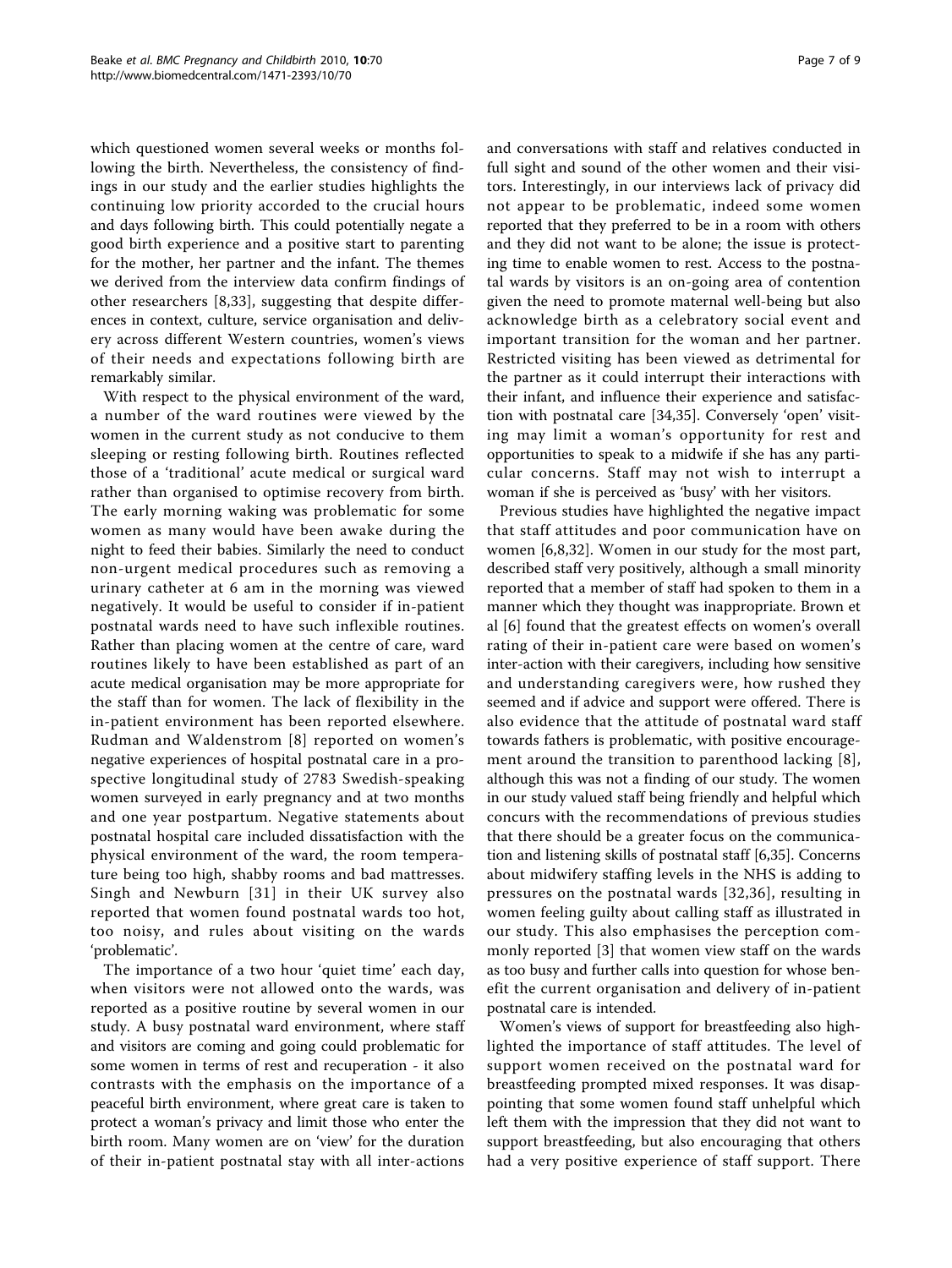was particular praise for the nursery nurses, which suggests that there is an important role for all members of postnatal ward teams to play in support for breastfeeding. The crux, as evidenced in the responses reported here, was how individual members of the postnatal team interacted with women, which is likely to be influenced as much by workload pressures, as their knowledge and awareness of how to inter-act with women who wish to breastfeed. Dykes [[37\]](#page-9-0) in an ethnographic study of encounters between midwives and breastfeeding women in postnatal wards in England reported that the needs of breastfeeding women for informational and practical support, as well as for emotional, and esteem needs were largely unmet as a result of lack of midwifery time, no established relationship with the women, and the structural constraints of a medicalised organisation. Dykes [[37\]](#page-9-0) also identified that it was not just organisational culture which determined the nature of interactions between midwives and women. It was also the encounter with individual midwives who had a range of approaches to supporting breastfeeding women, some facilitative and some didactic, a finding which our data supports. Strategies to increase breastfeeding, such as the WHO Baby Friendly Hospital Initiative [[29\]](#page-9-0) include the need to train all health staff in skills to implement the breast-feeding policy. Consideration should also be given to ensuring staff are aware that the way they speak to women about breastfeeding and other aspects of postnatal care could have a considerable and lasting impact on women's experiences.

With respect to unmet information needs, NICE [\[21](#page-9-0)] recommends women and their partners receive relevant and timely advice tailored to their individual needs commencing with transfer to the postnatal ward. Women in this study valued information to support their transfer home but also wanted information on their admission to the ward about ward routines and the ward layout. Frequent reference was made to the requirement for advice on practical care of their baby such as bathing and nappy changing. During the last decade the duration of in-patient stay has declined considerably in the NHS [[15\]](#page-9-0). Early discharge home does not appear to have an effect on maternal health or breastfeeding outcomes [[38](#page-9-0)], but has resulted in a system of care where staff have to complete all admission and discharge processes within severe time constraints, leaving little time to implement the care women *perceive* they need and expect they will receive from their in-patient stay such as advice on how to care for their babies.

#### Study limitations

There were several limitations of the study. As data were based on replies from 20 women, generalisability across the UK could not be claimed, although themes identified were very similar to those reported elsewhere [[6](#page-9-0)-[10](#page-9-0)]. In common with studies which have considered views of service users in the general population [[38\]](#page-9-0) women may have felt reluctant to complain about their care, especially when still in hospital. Whilst views may be more positive having been influenced by the 'halo' effect of having just given birth, we have captured data on women's views 'as it happened' and were not relying on their recall weeks or months after the event. It is acknowledged that there may be some bias given that few women had a spontaneous vaginal birth. Most of the women in our sample had experienced a caesarean birth, were aged over 30 and had given birth to their first baby. It is possible that their needs and views were very different to those of, for example, a younger multiparous woman who has had a spontaneous normal birth. Whilst this could reflect that these women were likely to have remained on the wards for a longer period of time and hence were more amenable to being interviewed, it is also likely that these women had more time to consider their experiences and expectations of care.

#### Conclusion

Postnatal hospital care in many Western countries is rarely viewed or planned as part of a continuum of planned, effective maternity care for individual women. It remains an over-looked aspect of maternity service delivery despite being the area that is least favourably reported by the women who use the service. Our findings identified that although many women had a good experience on the postnatal wards there was room for improvement in a number of areas including the environment and routines of the postnatal ward, the communication skills of staff, consistency in breastfeeding support and the offering of appropriate and relevant information to support women and their partners on transfer home. The organisation and delivery of inpatient postnatal care is rooted within the culture of a medical organisation designed and organised to take care of people with acute medical illness, which is not appropriate for the majority of women recovering from birth. Innovative changes are required to address this issue, given that there is unlikely to be a significant change in the numbers of women birthing in hospital in the foreseeable future. Current UK policy is focused on safe, high quality care for all [\[30](#page-9-0)], and the importance of involving service users in the re-design of a patientfocused healthcare system is acknowledged (40). This is an issue which has to be tackled within NHS maternity services if the quality of in-patient postnatal care is to improve in line with what women expect to receive and achieve policy ambitions.